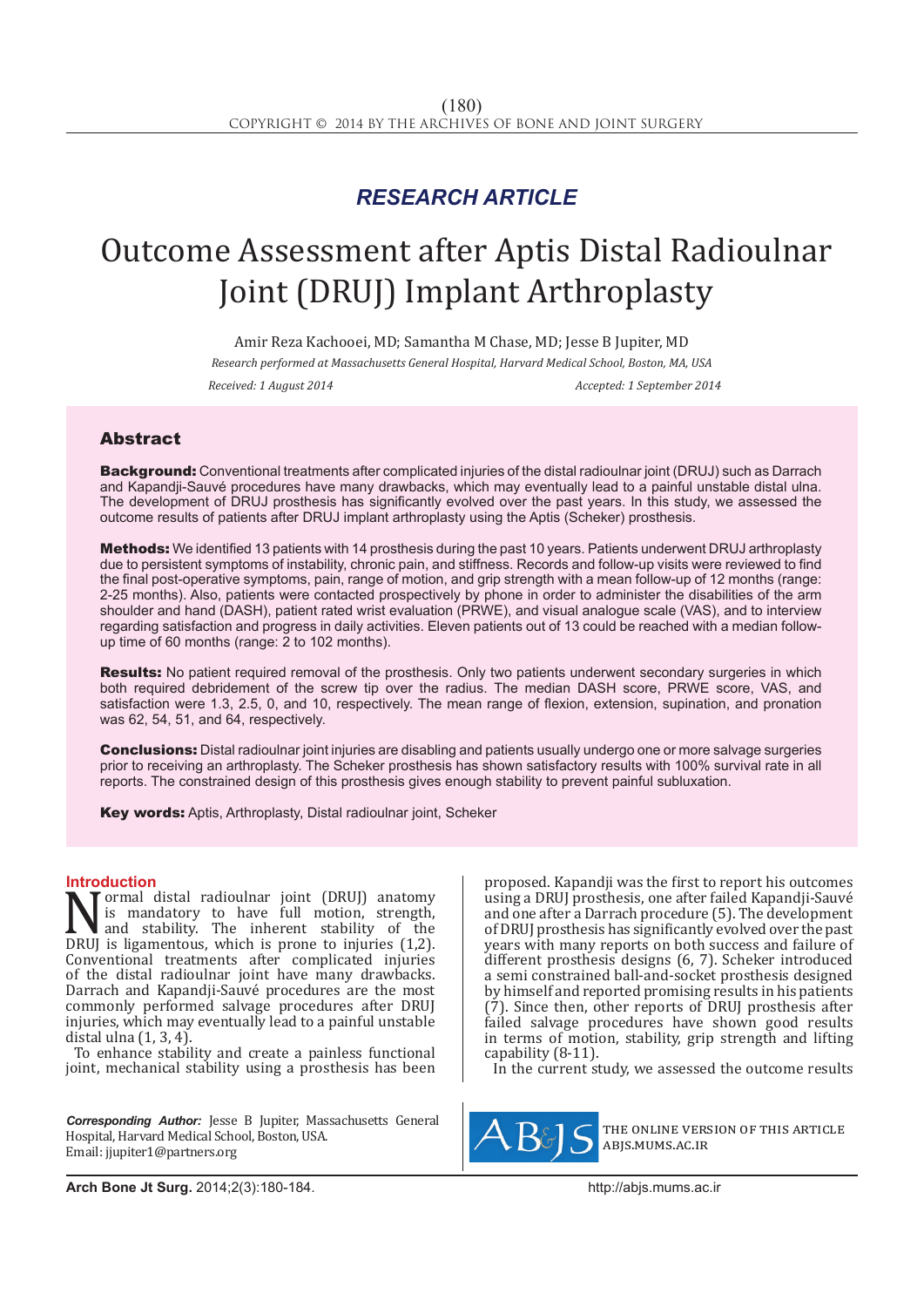

**Figure 1. a & b Pre- and c & d post-operative radiographs of a 44-year old woman with Ehlers-Danlos syndrome underwent distal radio-ulnar joint arthroplasty with Aptis prosthesis due to chronic instability after multiple previous surgeries.**

of patients after DRUJ implant arthroplasty by the senior author of this article using the Aptis prosthesis.

#### **Materials and Methods**

In this institutional review board approved study, we used the database of one large academic medical center from December 2005 to June 2014 to retrospectively identify patients after distal radioulnar joint (DRUJ) implant arthroplasty with Aptis prosthesis (Aptis Medical, Louisville, KY) by the senior author. In total, we identified 13 patients with 14 prosthesis. A woman with Ehlers Danlos syndrome underwent non-simultaneous bilateral DRUJ implant arthroplasty within a threeyear interval. All patients experienced at least one previous surgery around the wrist relevant to the existing problem ranging from 1 to 6 previous surgeries. Patients underwent DRUJ arthroplasty due to persistent symptoms of instability, chronic pain, and stiffness.

Incisions were carried out using curved dorsal incision over the wrist, DRUJ and ulna. In patients with previous dorso-ulnar incision, the DRUJ was approached through extending the existing scar and the previous plate, if any, was removed. The retinaculum over the DRUJ was preserved and the ulnar head was resected. Following this, the soft tissue was elevated off of the interosseous membrane keeping the neurovascular structures intact and the membrane was dissected off of the radius. The true components were inserted after having trialed the prosthesis under fluoroscopy. The exact length of ulnar excision was determined based on the fitting of the trial. All surgeries were performed under regional block (Figure 1).

The arm was kept in splint for the first two weeks postoperatively and physical therapy was started thereafter, focusing on return of strength and mobility. In terms of forearm rotation, improvement in pronation was remarkable during the first 2 month, in comparison to supination which took twice as long to regain. All of the wounds healed well without any patients experiencing infection. Only one patient presented 4 days postoperatively with concern for a tight splint and an area of redness about the elbow, which controlled with oral and IV antibiotics.

Records and follow-up visits were reviewed to find the final post-operative symptoms, pain, range of motion, and grip strength with a mean follow-up of 12 months (range: 2-25 months). Also, patients were contacted prospectively by phone in order to administer the disabilities of the arm shoulder and hand (DASH), patient rated wrist evaluation (PRWE), and visual analogue scale (VAS), and to interview regarding satisfaction and progress in daily activities. Eleven patients out of 13 could be reached with a median follow-up time of 60 months (range: 2 to 102 months).

#### **Results**

Thirteen patients with 14 wrists were identified with a mean age and standard deviation of 44 (5.8) (Table 1). After mean follow-up of 60 months, no patient required removal of the prosthesis. Only two patients

THE ARCHIVES OF BONE AND JOINT SURGERY. ABJS.MUMS.AC.IR DRUJ ARTHROPLASTY USING APTIS (SCHEKER) PROSTHESIS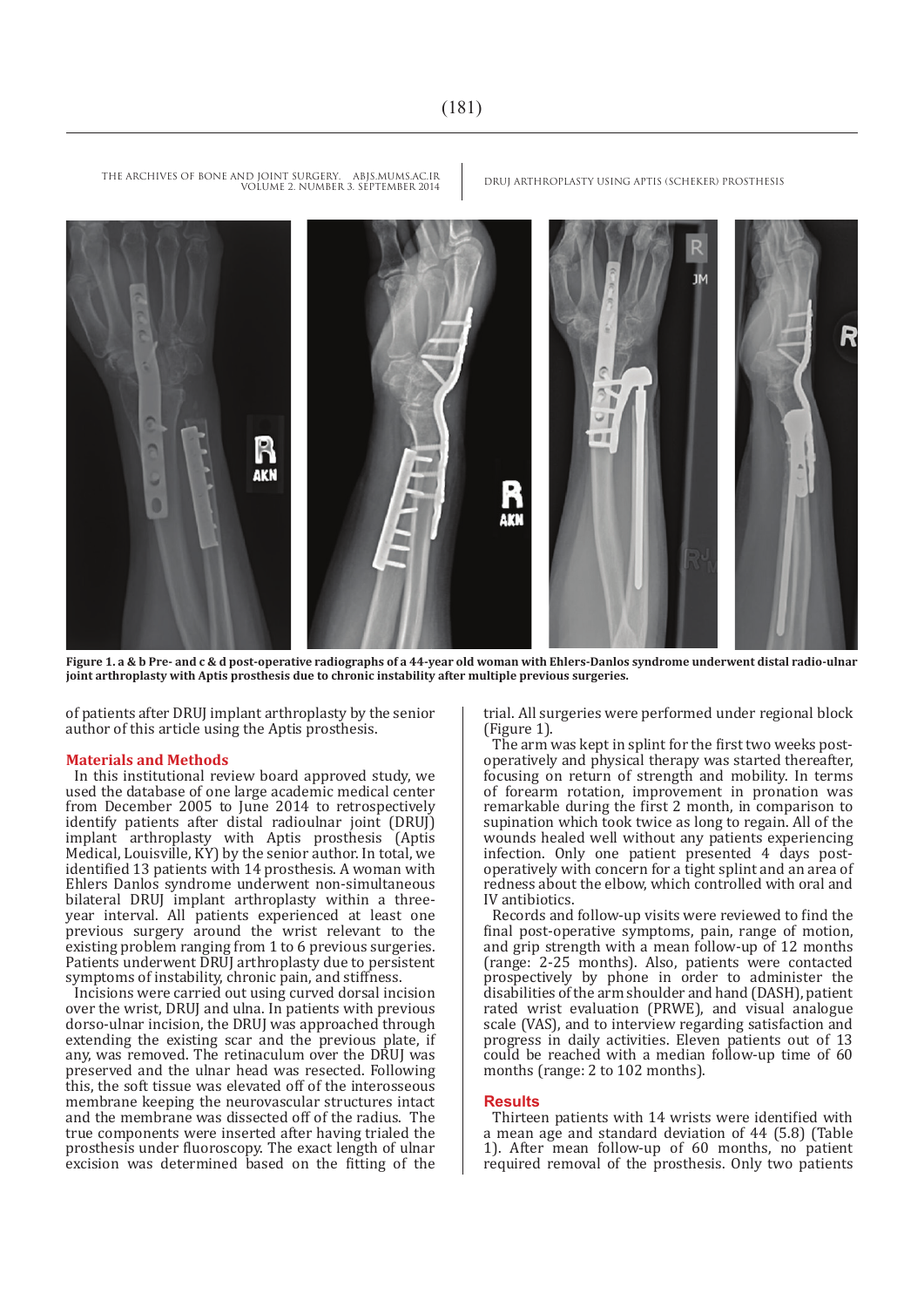THE ARCHIVES OF BONE AND JOINT SURGERY. ABJS.MUMS.AC.IR DRUJ ARTHROPLASTY USING APTIS (SCHEKER) PROSTHESIS VOLUME 2. NUMBER 3. SEPTEMBER 2014

**Table 1. Demographics and operative characteristics of 13 patients (14 wrists) after distal radio-ulnar joint implant arthroplasty**

| Age, mean (SD)                                                                                    | 44 (5.8) |  |
|---------------------------------------------------------------------------------------------------|----------|--|
| Sex, no (%)                                                                                       |          |  |
| Female                                                                                            | 10(71)   |  |
| Male                                                                                              | 4 (29)   |  |
| Side, no (%)                                                                                      |          |  |
| Left                                                                                              | 5(36)    |  |
| Right                                                                                             | 9(64)    |  |
| Pre-op Diagnosis, no (%)                                                                          |          |  |
| Chronic instability                                                                               | 8(58)    |  |
| Post-traumatic Arthrosis                                                                          | 2(14)    |  |
| <b>Stiff DRUJ</b>                                                                                 | 1(7)     |  |
| DRUJ deformity                                                                                    | 1(7)     |  |
| Ehlers Danlos Syndrome                                                                            | 2(14)    |  |
| Number of previous failed surgeries, mean (SD)                                                    | 2.8(1.8) |  |
| Previous Surgeries, no (%)                                                                        |          |  |
| Wrist arthroscopy                                                                                 | 9 (64)   |  |
| Darach or hemiresection                                                                           | 7(50)    |  |
| Distal ulnar tenodesis after failed Darach                                                        | 3(21)    |  |
| Proximal row carpectomy                                                                           | 2(14)    |  |
| Wrist arthrodesis                                                                                 | 3(21)    |  |
| DRUJ release                                                                                      | 2(14)    |  |
| TFCC repair                                                                                       | 2(14)    |  |
| Other (infection, osteotomy, neurolysis)                                                          | 5(36)    |  |
| Anesthesia, no (%)                                                                                |          |  |
| Block                                                                                             | 14 (100) |  |
| Implant type, no (%)                                                                              |          |  |
| <b>APTIS</b>                                                                                      | 14 (100) |  |
| Operation duration (min.), mean (SD)                                                              | 73 (16)  |  |
| Secondary unplanned surgery                                                                       |          |  |
| Debridement of Prominent screw tip on radial styloid                                              | 2(14)    |  |
| DRUJ=Distal radio-ulnar joint, TFCC=Triangular fibrocartilage com-<br>plex, SD=Standard deviation |          |  |

underwent secondary surgeries in which both required debridement of the screw tip over the radius. Nine out of 14 wrists rated their pain 0 and the highest rated was 6 out of 10. The highest pain scores were correlated with the most recent surgeries in the past one year. Ten out of 14 wrists rated 10 to their satisfaction level with the lowest score being 7 on a scale of 1-10. All of the patients reported that they would recommend this surgery to other patients, and if the same injury happens, they would get the same prosthesis in their other wrist. Also

#### **Table 2. Patients' follow-up after distal radio-ulnar joint implant arthroplasty**

|                                                           | Median   | Range (Min-Max) |  |
|-----------------------------------------------------------|----------|-----------------|--|
| Follow up, month                                          | 60       | $2 - 102$       |  |
| VAS 0-10                                                  | $\Omega$ | $0 - 6$         |  |
| Satisfaction 0-10                                         | 10       | $7 - 10$        |  |
| DASH score 0-100                                          | 1.3      | $0 - 72$        |  |
| PRWE score 0-100                                          | 2.5      | $0 - 61$        |  |
| Pain score 0-50                                           | 2.0      | $0 - 30$        |  |
| Function score 0-50                                       | 0.0      | $0 - 31$        |  |
| Lifting capacity, 0-20 lbs.                               |          |                 |  |
| Involved                                                  | 20       | $5 - 20$        |  |
| Uninvolved                                                | 20       | $10 - 20$       |  |
| DACU Disabilitza afika awa shariday ay dhayd DDUE Dationt |          |                 |  |

DASH=Disabilities of the arm shoulder and hand, PRWE=Patient rated wrist evaluation, VAS=Visual analogue scale

#### **Table 3. In clinic folloaw-up examination results after distal radio-ulnar joint implant arthroplasty**

|                                         | Mean (SD) | Range (Min-Max) |
|-----------------------------------------|-----------|-----------------|
| Follow-up time to examination,<br>month | 12(10)    | $2 - 25$        |
| Flexion                                 | 62 (16)   | 50-90           |
| Extension                               | 54 (8.9)  | 40-60           |
| Supination                              | 51 (30)   | 5-80            |
| Pronation                               | 64 (26)   | 20-90           |
| Radial deviation                        | 13(6.5)   | $5 - 20$        |
| Ulnar deviation                         | 28 (13)   | $10-40$         |
| Grip strength                           |           |                 |
| Involved                                | 47 (15)   | 32-70           |
| Non-involved                            | 68 (23)   | 40-90           |

the entire patient group responded 'yes' to whether they feel better than before getting this prosthesis. The DASH and PRWE scores were low showing no or little disability and functional disturbance after DRUJ implant arthroplasty (Table 2). Based on physical examination at the last follow-up appointment, wrist motion was regained up to the functional level in almost all patients (Table 3). All patients were satisfied with their wrist motion and ability to perform activities of daily living.

#### **Discussion**

In this study, we assessed the experience of the senior author in managing painful instability of the distal ulna using the Aptis prosthesis. We aimed to assess the objective parameters of range of motion and grip strength, as well as subjective findings by administering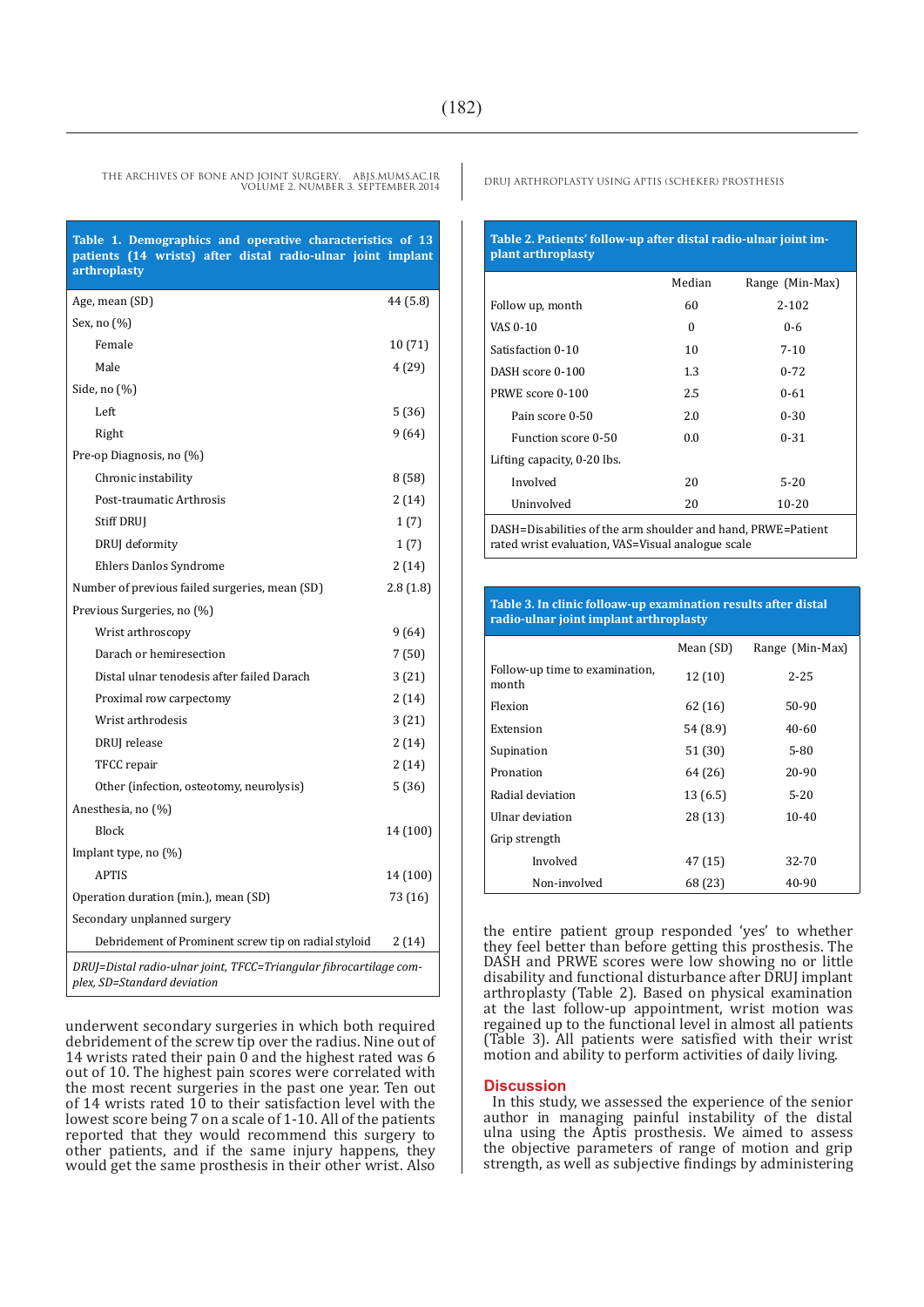THE ARCHIVES OF BONE AND JOINT SURGERY. ABJS.MUMS.AC.IR DRUJ ARTHROPLASTY USING APTIS (SCHEKER) PROSTHESIS VOLUME 2. NUMBER 3. SEPTEMBER 2014

#### the DASH and PRWE questionnaires.

One limitation of our study was inviting patients to come to the clinic for examination. Thus, we retrieved the examination data from the final visit notes retrospectively. However, we were able to reach over two thirds of the patients to complete the disability questionnaires with a 5 year mean follow-up.

We found no patients requiring prosthesis removal after mean follow-up of 5 years, showing promising results in the survival rate of this prosthesis type. The only subsequent operations were due to screw tip debridement, which indicates the necessity of accurate screw length in the radial plate. High satisfaction rate, consensus on recommending this surgery to others, and choosing the same surgery for the contralateral wrist, confirms the substantial improvement that patients experienced after this type of surgery. All patients reported that they have improved in their activities of daily living, motion, strength and lifting capacity as compared to pre-operatively. Also, objective wrist motion at the final clinic visit showed all patients regaining their functional range of motion. A woman with Ehlers-Danlos underwent non-simultaneous bilateral implant arthroplasty and she was pleased with her outcome.

DRUJ, as a link between radius and ulna, enables pronation and supination of the distal radius around ulnar head. Moreover, loads during lifting and gripping are transmitted through this area (2). In a deranged joint, the common complaints are usually pain and instability which may limit the ability to perform daily activities. Historical treatments are still commonly performed as a salvage procedure, however, with the invention and development of new systems to overcome previous complications, trends are growing toward enhancing near normal anatomy.

Scheker et al published the first report in 2001 on 23 patients with a mean of 15 months follow-up. In his series, all of the patients achieved full range of motion and relief from pain without any major complication (7). In the subsequent reports, there was 100% survival rate after 5 years and the functional abilities including grip strength and forearm rotation reached close to the

normal side (9, 11). Bizimungu and Dodds in a 5 year follow-up report after 10 Aptis arthroplasties achieved flexion, extension, supination, and pronation of 32°, 45°, 73°, and 70°, respectively (8). Also the average grip strength was 55 Ibs with a mean pain score of 3.6 (8). Similarly, Axelsson and Sollerman reported their experience with Aptis prosthesis on eight patients with a mean follow-up of 3.7 years (3). In their series, all of the patients had 1 to 7 previous failed surgeries. The survival rate was 100% with regaining 80/90 supination, 70/75 pronation, and 21/29 kg grip strength in comparison to the contralateral side (3). Besides the advantages of Aptis in traumatic situations, its use in Madelung's deformity has also showed improved results, with the most prominent change in regaining supination (12).

Distal radioulnar joint injuries are disabling and patients usually undergo one or more salvage surgeries prior to receiving an arthroplasty. The Aptis prosthesis has shown satisfactory results with 100% survival rate in all reports. The constrained design of this prosthesis gives enough stability to prevent painful subluxation. DRUJ implant arthroplasty seems to be an answer to these unresponsive complicated injuries, and possibly can be considered as the first line treatment in reconstructing this joint.

Amir Reza Kachooei MD Massachusetts General Hospital, Harvard Medical School, Boston, USA Orthopedic Research Center, Mashhad University of Medical Sciences, Mashhad, Iran

Samantha M Chase MD Harvard Medical School, Boston, USA

Jesse B Jupiter, MD Massachusetts General Hospital, Harvard Medical School, Boston, USA

#### **References**

- 1. Degreef I, De Smet L. The Scheker distal radioulnar joint arthroplasty to unravel a virtually unsolvable problem. Acta Orthop Belg. 2013;79(2):141-5.
- 2. Sauerbier M, Arsalan-Werner A, Enderle E, Vetter M, Vonier D. Ulnar head replacement and related biomechanics. J Wrist Surg. 2013;2(1):27-32.
- 3. Axelsson P, Sollerman C. Constrained implant arthroplasty as a secondary procedure at the distal radioulnar joint: early outcomes. J Hand Surg Am. 2013;38(6):1111-8.
- 4. Ewald TJ, Skeete K, Moran SL. Preliminary experience with a new total distal radioulnar joint replacement.
- J Wrist Surg. 2012;1(1):23-30.
- 5. Kapandji AI. Distal radio-ulnar prosthesis. Ann Chir Main Memb Super. 1992;11(4):320-32.
- 6. Schuurman AH, Teunis T. A new total distal radioulnar joint prosthesis: functional outcome. J Hand Surg Am. 2010;35(10):1614-9.
- 7. Scheker LR, Babb BA, Killion PE. Distal ulnar prosthetic replacement. Orthop Clin North Am. 2001; 32(2):365-76.
- 8. Bizimungu RS, Dodds SD. Objective outcomes following semi-constrained total distal radioulnar joint arthroplasty. J Wrist Surg. 2013; 2(4):319-23.